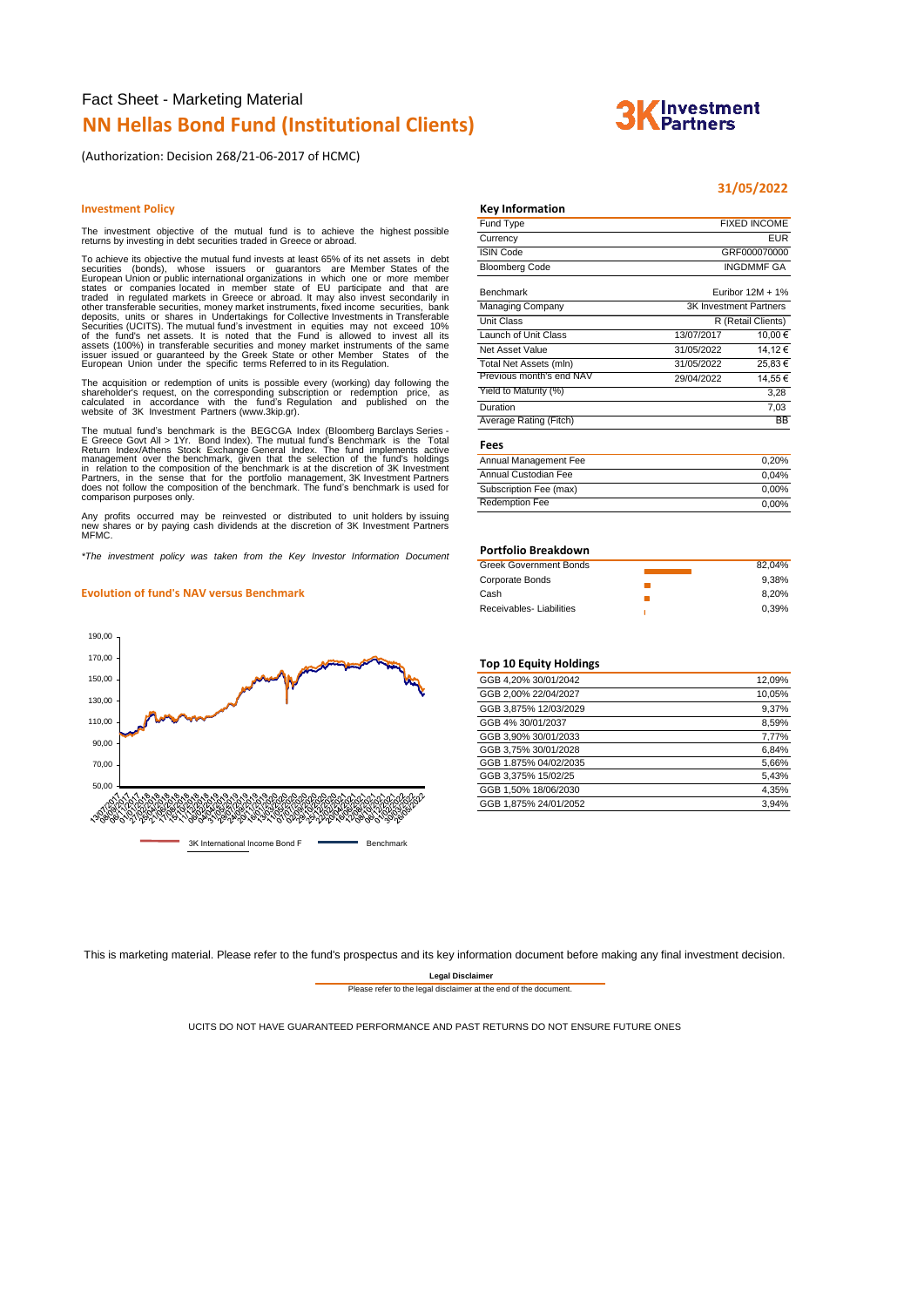# **NN Hellas Bond Fund (Institutional Clients)**



**Past returns do not ensure future ones**



## **Cumulative Performance (%)**



Cumulative returns have as reference point the end of the most recent calendar month.

Tracking Error (%) 1,11 0,89

# **EUR 1Y 3Y** Standard Deviation (%) 7,34 8,50 Alpha (%) 0,17 1,03 Beta 0,92 0,99 Information Ratio 1,30 1,16 **Statistics** *0AO0AO*

## **Risk and Return Profile**

|                                               | Synthetic Risk and Reward Indicator (SRRI) |  |  |  |                                     |  |  |
|-----------------------------------------------|--------------------------------------------|--|--|--|-------------------------------------|--|--|
| Lower Risk-Typically lower rewards<br>rewards |                                            |  |  |  | <b>Higher Risk-Typically Higher</b> |  |  |
|                                               |                                            |  |  |  |                                     |  |  |

The mutual fund was established in 2017 and therefore there is no historical data on which would allow the calculation of the risk and<br>performance profile. Placed in risk category 5 as it invests<br>predominantly in debt securities, which have historically high fluctuation.<br>Therefore the ri

Historical data may not be a reliable indication of the future performance of this fund.

There is no guarantee that the risk indicator will remain unchanged, it may shift over time.

Τhe lowest category of risk (1) does not mean that the investment is risk-free.

The material risks associated with the mutual fund are the following:

The concentration risk, ie the risk arising from the fund's investment in<br>an issuer, is high as a substantial part of the fund's investments is<br>carried out in Greek government debt securities. The credit risk, ie the<br>risk securities.

The mutual fund's liquidity risk is low. Liquidity Risks arise when a<br>specific underlying investment is difficult to be liquidated, causing<br>possible difficulty to redeem your investment from the mutual fund.

UCITS DO NOT HAVE GUARANTEED PERFORMANCE AND PAST RETURNS DO NOT ENSURE FUTURE ONES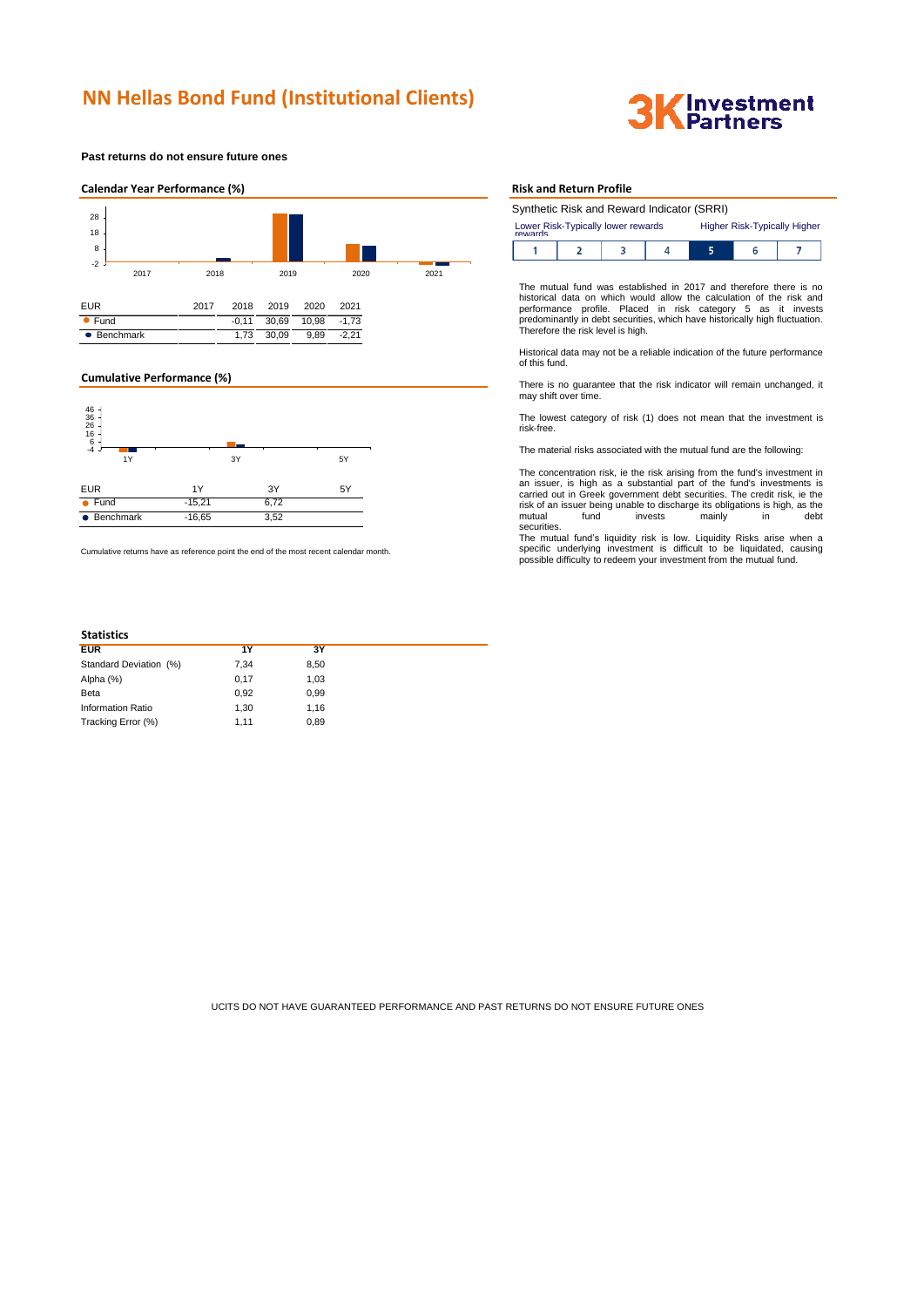# **NN Hellas Bond Fund (Institutional Clients)**



#### **Disclaimer**

This document is marketing material with informational content, which is prepared by "3K INVESTMENT PARTNERS MFMC". ("Company") solely for informational purposes and the provision of general information about the company itself, the products and services it provides.<br>The information or opinions contained therein are addressed to existing or potential cust individual circumstances, investment objectives, financial viability, level of risk tolerance, experience and knowledge of potential recipients hereof<br>and, therefore, do not constitute and should not be construed, directly accordance with the requirements of the law aimed at ensuring the independence of investment research.

Subject to the contrary statement, all views, statements and information set forth herein belong to the Company, which has received an operating<br>license and is supervised by the Hellenic Capital Market Commission, and may conditions. The information provided may not be copied, reproduced, modified or distributed without the prior written approval of the Company.

Following this, the recipient of this information must proceed with his own research, analysis and confirmation of the information and data contained in this form and seek independent legal, tax and investment advice from professionals, before proceeding to make his investment decision.

### Investments involve risks. The initial value of the investment and its return may increase or decrease, with a possible loss of invested **capital.**

Especially with regard to UCITS, interested investors are invited, before making any investment decision, to read carefully the Key Investor<br>Information Document and the Prospectus of the UCITS and to assess, with the help of the UCITS, managed by the Company, are available in Greek, free of charge, at the Company's headquarters and on its website www.3kip.gr.

The information provided in this document is not accompanied by any guaranteed, either expressed or implied. UCITS do not have a guaranteed return and past returns do not guarantee any future returns. Given the financial and market risks, there can be no assurance that the UCITS will achieve their investment objectives.

Management Company: 3K Investment Partners M.F.M.C. Single Member SA – Address: 25-29 Karneadou Str, 10675 Athens- General<br>Commercial Registry Number: 1003501000 - Ministry of National Economy decision: 38476/B 1288/13-09-

UCITS DO NOT HAVE GUARANTEED PERFORMANCE AND PAST RETURNS DO NOT ENSURE FUTURE ONES